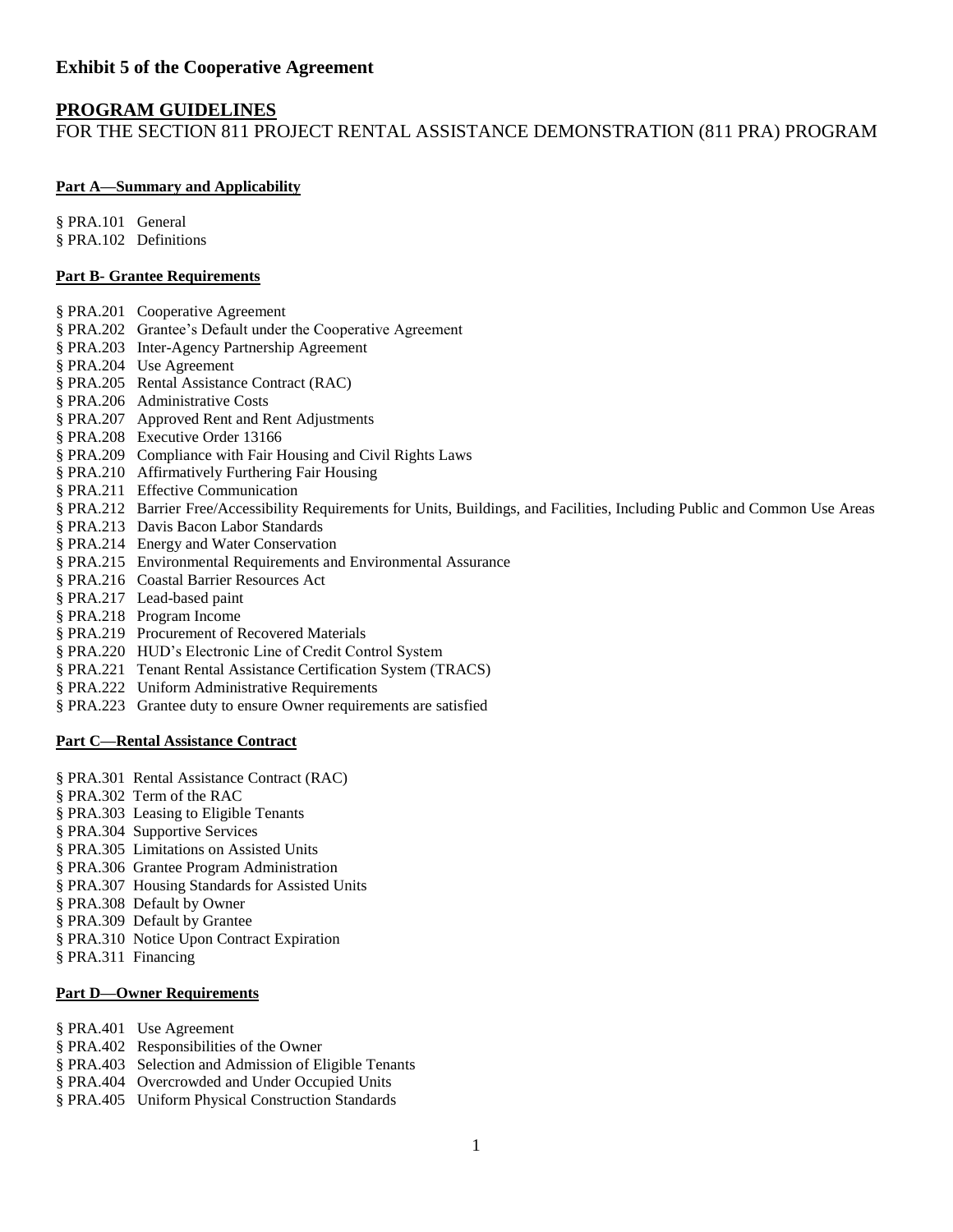§ [PRA.406 Reviews During Management Period](http://ecfr.gpoaccess.gov/cgi/t/text/text-idx?c=ecfr&sid=df96d2e309c233840f20582727e09efb&rgn=div5&view=text&node=24:4.0.2.1.4&idno=24#24:4.0.2.1.4.5.1.12)

- § PRA.407 Barrier Free/Accessibility Requirement for Units, Buildings, and Facilities, Including Public and Common Use Areas
- § PRA.408 Compliance with Fair Housing and Civil Rights Laws
- § PRA.409 Tenant Organization Rights
- § PRA.410 Effective Communication
- § PRA.411 Executive Order 13166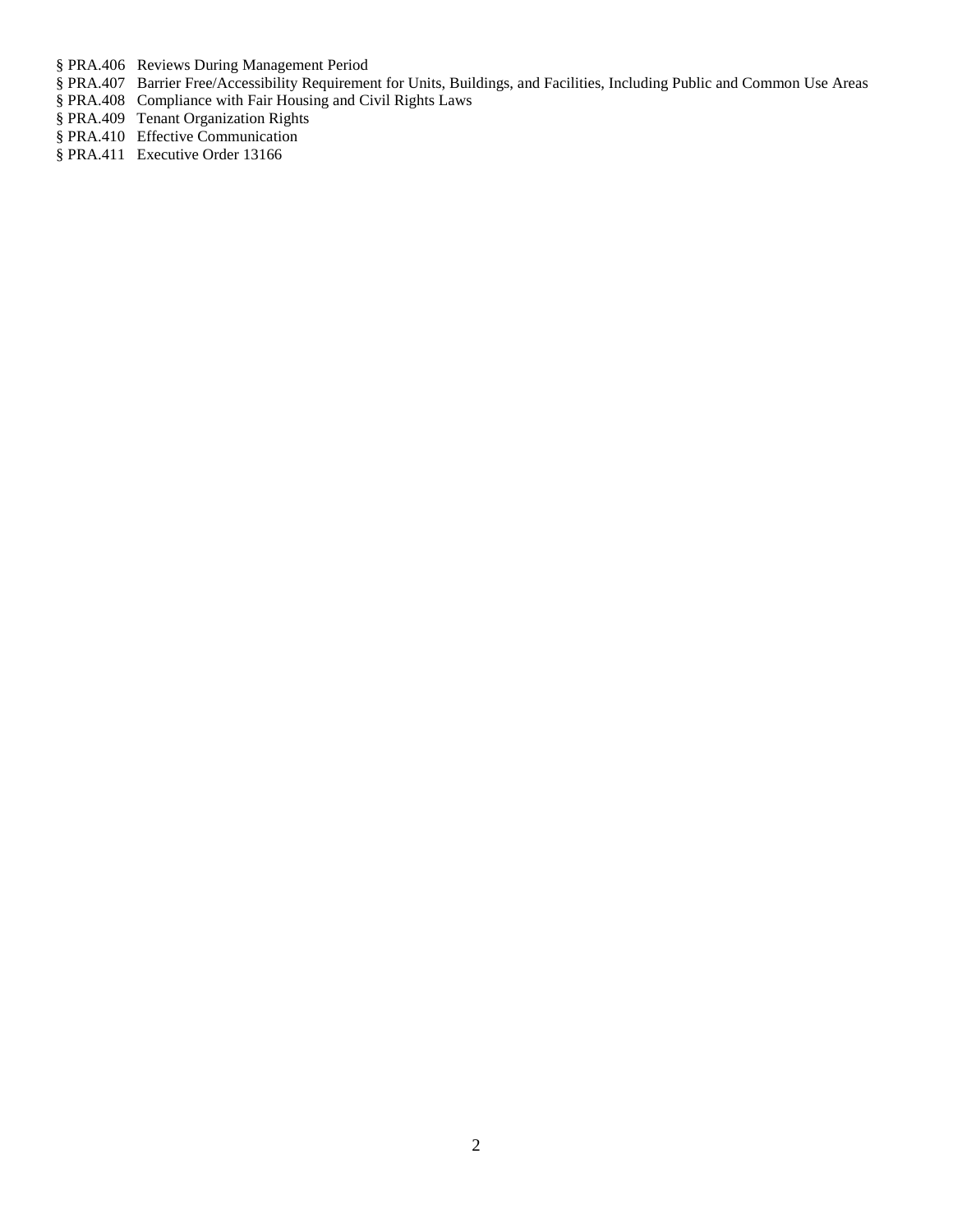# **Part A— Applicability**

# **§ PRA.101 General.**

The purpose of the Section 811 Project Rental Assistance program, as authorized under the Frank Melville Supportive Housing Investment Act of 2010, is to provide Extremely Low Income Persons with Disabilities and Extremely Low Income households with at least one Person with Disabilities with decent, safe and sanitary rental housing through the use of Rental Assistance Payments to Owners. The Section 811 Project Rental Assistance program guidelines are applicable only to the Assisted Units, as defined in below. Grantee and Owners must comply with these guidelines without modification, unless approved by HUD.

# **§ PRA.102 Definitions.**

Refer to Exhibit 1 of the Cooperative Agreement for the definitions.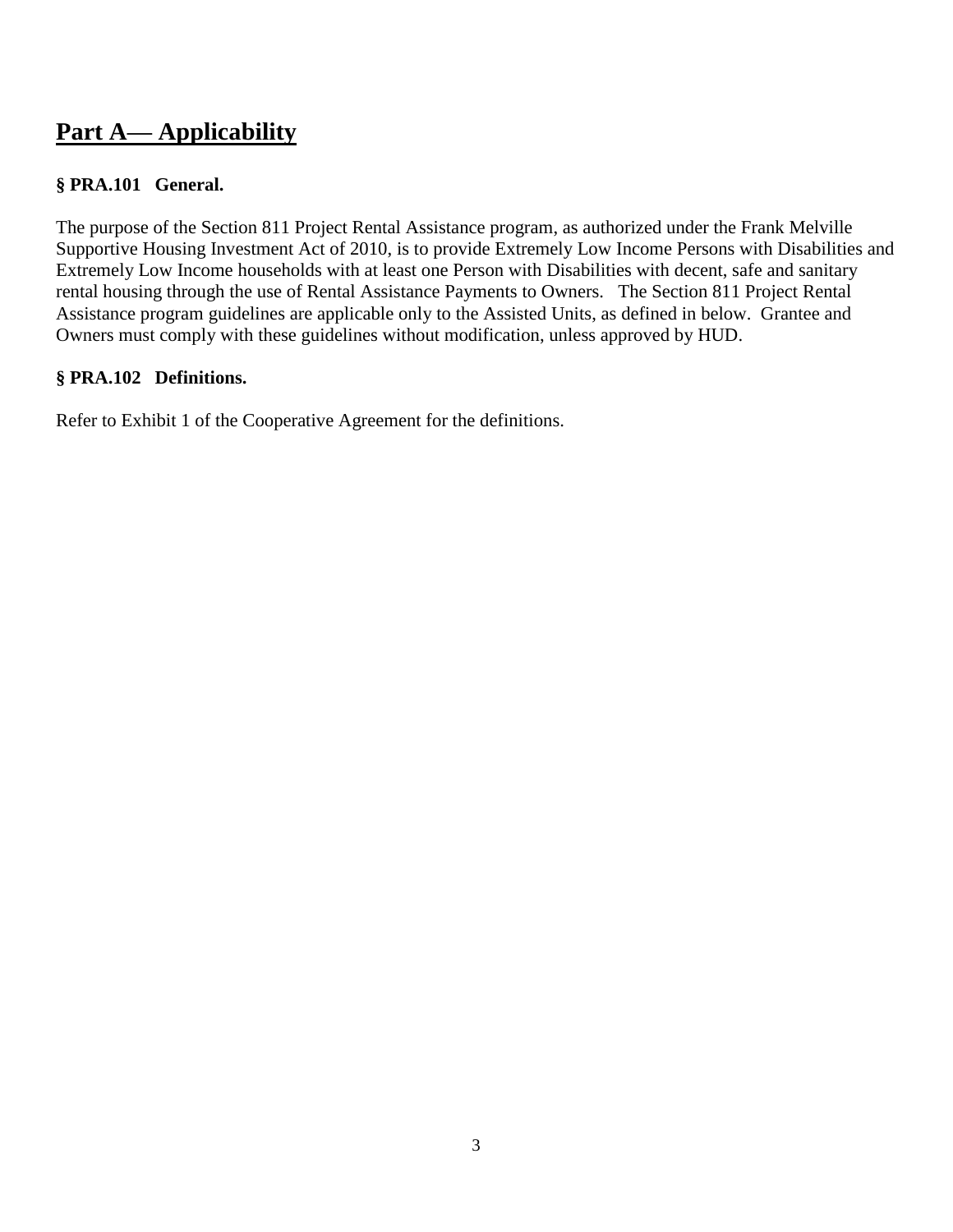# **Part B- Grantee Requirements**

#### **§ PRA.201 Cooperative Agreement.**

Grantee must execute a Cooperative Agreement (HUD-93205-PRA) with HUD. The terms of the Cooperative Agreement include the work to be performed and any special conditions or requirements. Grantee shall not modify the Cooperative Agreement without the written consent of HUD.

#### **§ PRA.202 Grantee's Default under the Cooperative Agreement.**

In the event of a default, as defined by the Cooperative Agreement, HUD may exercise all remedies as outlined in the Agreement including but not limited to terminating the Cooperative Agreement and/or assuming all or some of the RACs.

**§ PRA.203 Inter-Agency Partnership Agreement (IPA).** As defined in the Cooperative Agreement and included as Exhibit 3 to the Cooperative Agreement.

### **§ PRA.204 Use Agreement.**

The Grantee shall be responsible ensuring the HUD-approved Use Agreement (HUD-92238-PRA) is recorded by the Owner consistent with local law. Grantee is responsible for enforcing the provisions of the Use Agreement against the Owner, subject to the exception below and any other applicable HUD administrative guidance and requirements.

If Congress fails to appropriate funds adequate to meet the future financial needs of the Cooperative Agreement and the Cooperative Agreement is terminated, HUD will not require Grantee to enforce any Use Agreements on Eligible Multifamily Properties covered under a RAC. Under such a circumstance, and in accordance with the Cooperative Agreement, HUD will allow Grantee or Grantee's designee to continue to enforce or terminate such Use Agreements at the Grantee's or Grantee's designee's discretion.

# **§ PRA.205 Rental Assistance Contract (RAC).**

(a) Grantee or Grantee's designee must execute a Rental Assistance Contract (HUD-92235-PRA and HUD-92237-PRA), in the form prescribed by HUD with Owners pursuant to the requirements set forth in the Cooperative Agreement.

If Congress fails to appropriate funds adequate to meet the future financial needs of the Cooperative Agreement, or the Cooperative Agreement is terminated, then HUD will permit Grantee or Grantee's designee to continue or terminate the RAC, at the Grantee or Grantee's designee's discretion.

# **§ PRA.206 Administrative Costs.**

Administrative costs are allowable at a rate of no more than 5 (five) percent of the amount awarded unless modified with HUD consent in accordance with the Cooperative Agreement. These funds may be used for planning and other costs associated with developing and operating the Section 811 PRA Demo program, including infrastructure and technology needed to operate the program and costs incurred after applicant's receipt of an Award Letter from HUD and before the execution of the Cooperative Agreement. The costs can include both direct and indirect costs. If a Grantee includes administrative costs in their budget as a direct cost,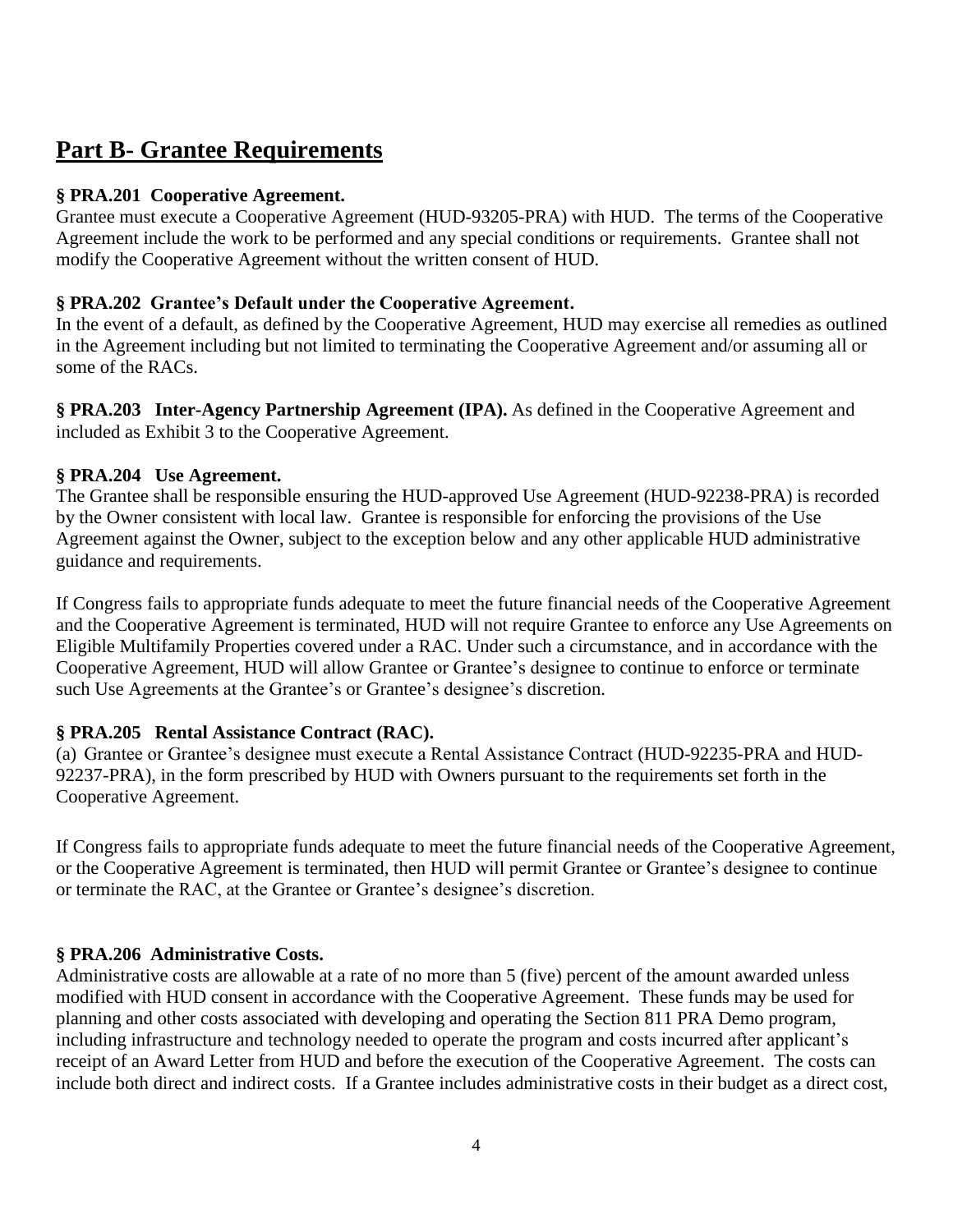they cannot charge these costs as part of their indirect cost rate as well, and should instruct their auditor or the government auditor setting the rate of the availability and use of the administrative costs as described in the NOFA.

### **§ PRA.207 Approved Rent and Rent Adjustments.**

The initial RAC rent level may not exceed the applicable or Fair Market Rent (FMR) level as determined by HUD, unless such rent level is substantiated by a market study that has been prepared in accordance with the requirements of a state housing agency or of Chapter 9 of HUD's Section 8 Renewal Guide, or as approved by HUD. Rents can only be adjusted annually based upon: (1) HUD's Operating Cost Adjustment Factor (OCAF), (2) other operating cost index approved by HUD as has been adopted by the Grantee for purposes of subsidizing affordable housing, or (3) approval by HUD.

### **§ PRA.208 Executive Order 13166.**

Executive Order 13166, "Improving Access to Services for Persons with Limited English Proficiency (LEP)", seeks to improve access to federally assisted programs and activities for individuals who, as a result of national origin, are limited in their English proficiency. Grantee obtaining federal financial assistance from HUD shall take reasonable steps to ensure meaningful access to their programs and activities to LEP individuals.

#### **§ PRA.209 Compliance with Fair Housing and Civil Rights Laws.**

Grantee must comply with all applicable fair housing and civil rights requirements in 24 CFR 5.105(a), including, but not limited to, the Fair Housing Act; Title VI of the Civil Rights Act of 1964; Section 504 of the Rehabilitation Act of 1973; Title II of the Americans with Disabilities Act; and Section 109 of the Housing and Community Development Act of 1974. Grantee must also comply with HUD's Equal Access to Housing in HUD Programs Regardless of Sexual Orientation or Gender Identity requirements. See HUD's Equal Access rules at 24 C.F.R. §§ 5.100, 5.105(a)(2), 5.403 and HUD's final rule published in the *Federal Register* at 77 Fed. Reg. 5662, "Equal Access to Housing in HUD Programs Regardless of Sexual Orientation or Gender Identity."

If the Grantee is in a state or jurisdiction that has also passed a law or laws proscribing discrimination in housing based upon sexual orientation or gender identity, or a law or laws proscribing discrimination in housing based on lawful source of income, the Grantee and its subrecipients must comply with those laws of the states or localities in which the programs or activities are conducted;

In addition, in executing this Cooperative Agreement, Grantee certifies that they will comply with the requirements of the Fair Housing Act, Title VI of the Civil Rights Act of 1964, Section 504 of the Rehabilitation Act of 1973, and Title II of the Americans with Disabilities Act.

Grantee shall refer to Handbook 4350.3 REV-1, chapter 2 for further guidance.

#### **§ PRA.210 Affirmatively Furthering Fair Housing.**

Under Section 808(e)(5) of the Fair Housing Act, HUD has a statutory duty to affirmatively further fair housing. HUD requires the same of its funding recipients. Grantees will be required to certify that they will affirmatively further fair housing, and each grantee must establish an affirmative fair housing marketing plan for its state PRA program, and require other participating agencies and owners to follow its plan when marketing PRA-Assisted Units. Grantees must adopt affirmative marketing procedures for their Section 811 PRA program. Affirmative marketing procedures consist of actions to provide information and otherwise attract eligible persons to the program regardless of race, color, national origin, religion, sex, disability, or familial status, who are not likely to apply to the program without special outreach. Grantees must affirmatively further fair housing by selecting projects for participation that offer access to appropriate services, accessible transportation, and commercial facilities to ensure greater integration of persons with disabilities in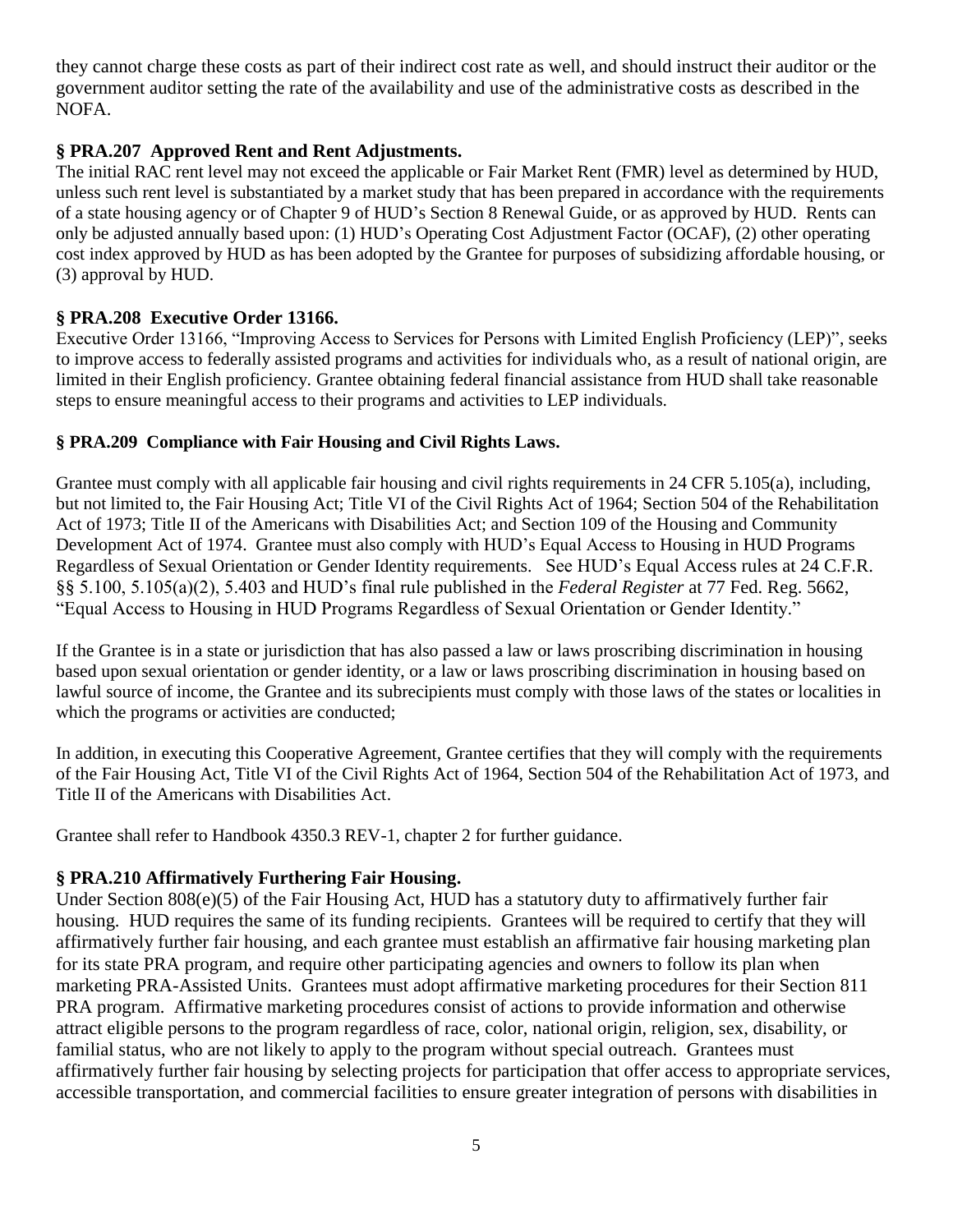the broader community. Grantees must require owners of Eligible Multifamily Properties to adopt actions and procedures to ensure that the Assisted Units are dispersed and integrated within the property. Grantees must keep records describing actions taken to affirmatively market the program, annually assess the success of their affirmative marketing activities, and make any necessary changes to their affirmative marketing procedures as a result of the evaluation. Grantees must follow the methods of outreach and referral and program waiting list policies, as described in Grantee's application and as approved by HUD. All methods of outreach and referral and management of the program waiting list must be consistent with fair housing and civil rights laws and regulations, and affirmative marketing requirements.

#### **§ PRA.211 Effective Communications.**

Grantee must ensure that all communications are provided in a manner that is effective for persons with hearing, visual, and other communications-related disabilities consistent with Section 504 of the Rehabilitation Act of 1973(see 24 CFR § 8.6) and the Americans with Disabilities Act.

#### **§ PRA.212 Barrier Free/Accessibility Requirements for Units, Buildings, and Facilities, Including Public and Common Use Areas.**

Grantee is subject to Section 504 of the Rehabilitation Act of 1973 and implementing regulations at 24 CFR part 8 and Title II of the Americans with Disabilities Act and implementing regulations at 28 CFR part 35. Covered multifamily dwellings as defined in 24 CFR part 100 must also meet the design and construction requirements of the Fair Housing Act and 24 CFR part 100. However, Assisted Units can consist of a mix of accessible units for those persons with physical disabilities and non-accessible units for those persons without physical disabilities.

#### **§ PRA.213 Davis Bacon Labor Standards.**

All laborers and mechanics (other than volunteers under the conditions set out in 24 CFR part 70) employed by contractors and subcontractors in the construction (including rehabilitation) of housing with 12 or more units assisted under this NOFA, Exhibit 2 shall be paid wages at rates not less than those prevailing in the locality, as determined by the Secretary of Labor in accordance with the Davis-Bacon Act (40 U.S.C. 3141 *et seq.*). Contracts involving employment of laborers and mechanics shall be subject to the provisions of the Contract Work Hours and Safety Standards Act (CWHSSA)(40 U.S.C 3701 *et seq.).* Owners of Eligible Multifamily Properties, contractors and subcontractors must comply with all related rules, regulations, and requirements. Grantee shall be responsible for ensuring inclusion of appropriate contract provisions, monitoring to ensure compliance, and correction of violations in accordance with HUD guidance. Projects where construction is fully complete before an application is submitted to the Grantee to receive assistance under the 811 PRA program are not subject to Davis-Bacon or CWHSSA requirements. In accordance with U.S. Department of Labor regulations at 29 CFR 1.6(g), if a project is approved by Grantee to receive 811 PRA funds after a contract for construction of the project has been awarded (or after the beginning of construction where there is no contract award) but before completion of construction, the state housing agency shall require that the wage determination effective on the date of award (or beginning of construction) be incorporated into the construction contract retroactively to the date of award or beginning of construction. Grantee may, however, request the HUD Office of Labor Relations to seek approval from the U.S. Department of Labor for the incorporation of a wage determination to be effective on the date of the state housing agency's approval of 811 PRA funds for the project. Such approval may be granted only where there is no evidence of intent to apply for the federal assistance for the project prior to contract award or start of construction.

#### **§ PRA.214 Energy and Water Conservation**

Grantees are required to build to a higher standard by incorporating components of sustainable building in PRA Demo developments. At a minimum, energy efficiency strategies and water conservation appliances and fixtures must be incorporated in the design, construction, and operation of all new construction and substantial (gut) rehabilitation projects when such projects apply for PRA funding.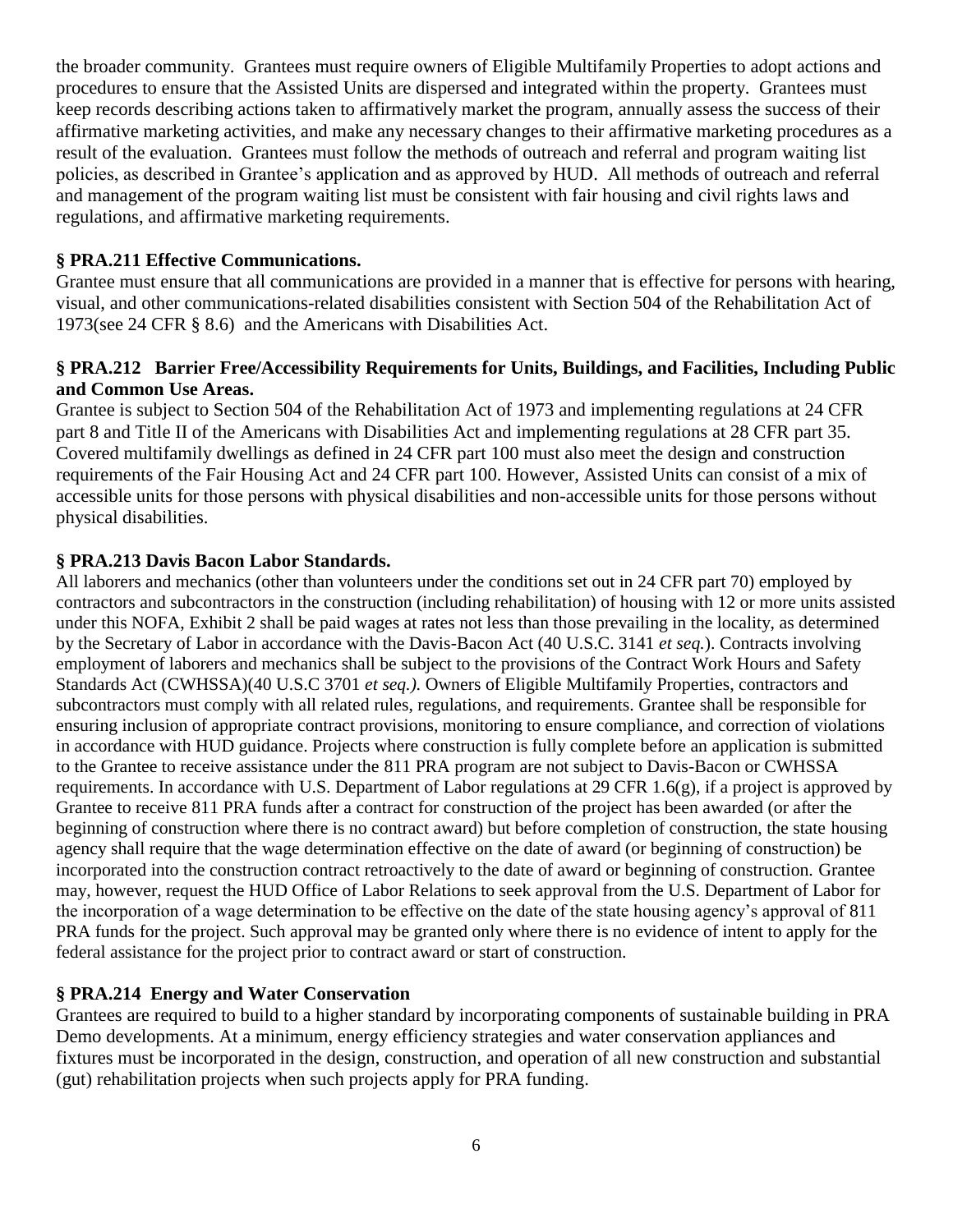(a) Energy Efficiency. Owners of new construction and substantial rehabilitation low-rise (up to 3 stories) Eligible Multifamily Properties must meet the requirements of EPA's ENERGY STAR Qualified Homes. Mid-Rise & High Rise developments (4 or more stories) must meet the requirements of the ENERGY STAR Qualified Multifamily High Rise Buildings. Any state energy code requirements will take precedence over ENERGY STAR specifications when the state code approximates or exceeds that standard.

(b) Water Conservation Fixtures. Installation of water-conserving fixtures is required in all new and substantially rehabilitated developments (i.e. resource efficient plumbing and appliances such as low flow showerheads and faucet and high efficiency toilets). The materials used should be the most current WaterSense or a greater water efficiency product. More information is available at www.epa.gov/owm/water-efficiency.

#### **§ PRA.215 Environmental Requirements and Environmental Assurance.**

(a) As HUD does not approve program funding for specific activities or projects of the Grantees, it will not perform environmental reviews on such activities or projects. However, to ensure that the tenets of HUD environmental policy and the requirements of applicable statutes and authorities are met, Grantees will be required to implement the following analyses and determinations for specific program activities and projects.

The environmental tenets apply to both existing and new projects per the requirements below. Existing properties that are currently HUD-assisted or HUD-insured and that will not engage in activities with physical impacts or changes beyond routine maintenance activities or minimal repairs are not required to comply with the environmental tenets. If, at the time that a project applies for PRAD assistance, the project is under construction or being rehabilitated, the project shall be subject to the environmental review requirements applicable to new construction or rehab if the work has **not** progressed beyond a stage of construction where modifications can be undertaken to avoid the adverse environmental impacts addressed by the requirement.

Citations to authorities in the following paragraphs are for reference only; to the extent that property standards or restrictions on the use of properties stated in the following paragraphs are more stringent than provisions of the authorities cited, the requirements stated in the following paragraphs shall control:

- (1) Site Contamination (24 CFR 50.3(i)). It is HUD policy that all properties for use in HUD assisted housing be free of hazardous materials, contamination, toxic chemicals and gases, and radioactive substances, where a hazard could affect the health and safety of occupants or conflict with the intended utilization of the property  $(24 \text{ CFR } 50.3(i)(1))$ . Therefore, projects applying for assistance shall:
	- (a) Assess whether the site (i) is listed on an EPA Superfund National Priorities or CERCLA list or equivalent State list; (ii) is located within 3,000 feet of a toxic or solid waste landfill site; (iii) has an underground storage tank other than a residential fuel tank; or (iv) is known or suspected to be contaminated by toxic chemicals or radioactive materials. If none of these conditions exist, a letter of finding certifying these findings must be submitted and maintained in the site's environmental record. If any of these conditions exist, the grantee must provide an ASTM Phase I Environmental Site Assessment (ESA) in accordance with ASTM E 1527-05 (or the most recent edition); OR
	- (b) Provide a Phase I ESA in accordance with ASTM E 1527-05 (or the most recent edition).

Note: A Phase I ESA, which complies with these standards, and was prepared within the Phase I ESA continuing viability timeframe for the acquisition of the property or a real estate transaction (construction, rehabilitation, or refinancing) for the property, will be deemed acceptable.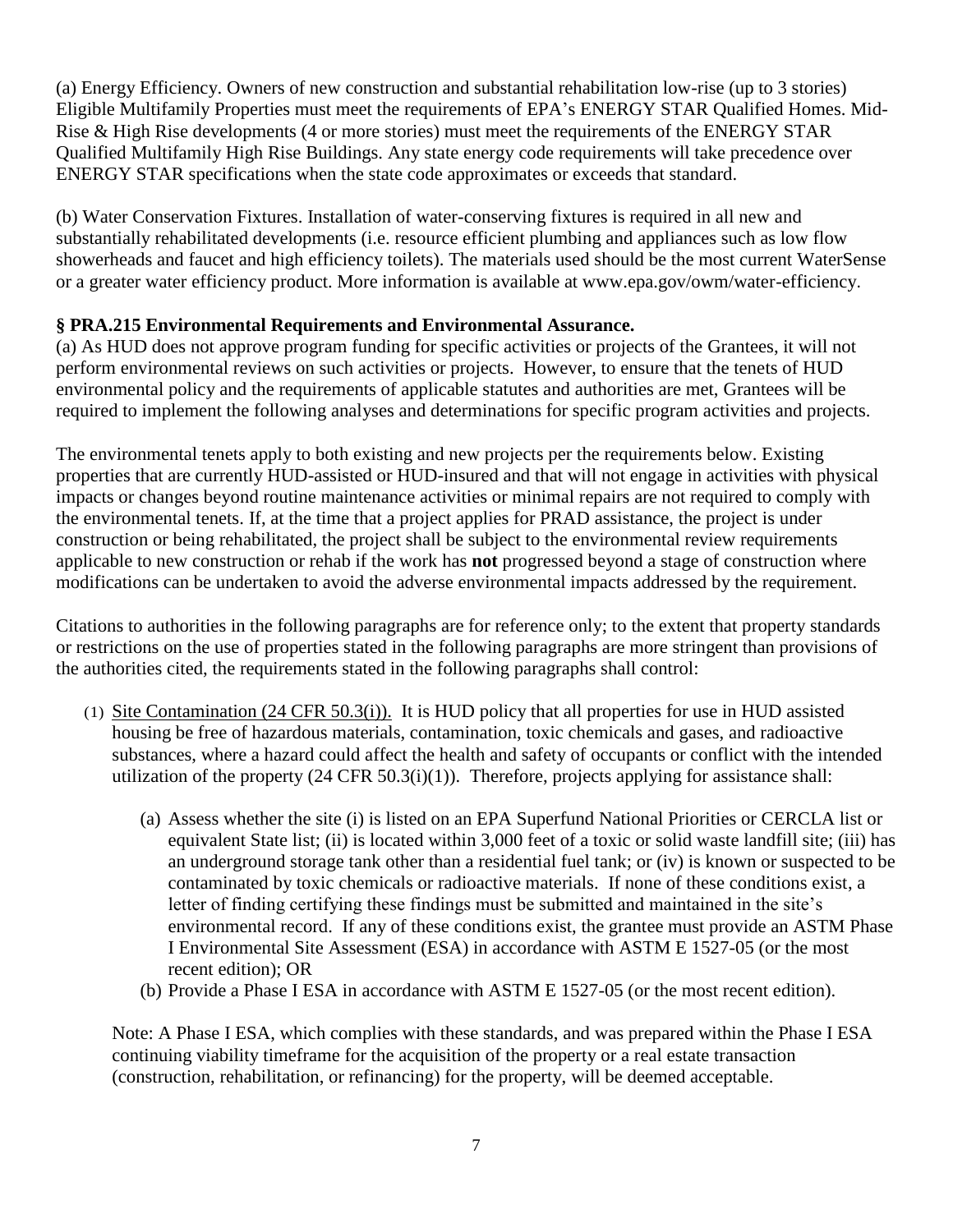If a Phase I ESA is conducted and the Phase I ESA identifies RECs, a Phase II ESA in accordance with ASTM E 1903-11 (or the most recent edition) shall be performed. Any hazardous substances and/or petroleum products that are identified at levels that would require clean-up under State policy shall be so cleaned up in accordance with the State's clean-up policy. Risk-Based Corrective Actions are permitted if allowed for under a State's clean-up policy.

#### (2) Historic Preservation (16 U.S.C. 470 et seq.).

- (a) As the various States, Territories, Tribes and municipalities have established historic preservation programs to protect historic properties within their jurisdiction, all work on properties identified as historic by the State, Territory, Tribe, or Municipality, as applicable, must comply with all applicable State, territorial, and tribal historic preservation laws and requirements and, for projects affecting locally designated historic landmarks or districts, local historic preservation ordinance and permit conditions.
- (b) In addition, all work on properties listed on the National Register of Historic Places, or which the Grantee knows are eligible for such listing, must comply with "The Secretary of the Interior's Standards for Rehabilitation." Complete demolition of such properties would not meet the Standards and is prohibited.
- (c) On site discoveries. If archaeological resources and/or human remains are discovered on the project site during construction, the recipient must comply with applicable State, tribal, or territory law, and/or local ordinance (e.g., State unmarked burial law).
- (3) Noise (24 CFR Part 51, Subpart B Noise Abatement and Control). All activities and projects involving new construction shall be developed to ensure an interior noise level of 45 decibels (dB) or less. In this regard, and using the day-night average sound level (Ldn), sites not exceeding 65 dB of environmental noise are deemed to be acceptable; sites above 65 dB require sound attenuation in the building shell to 45 dB; and sites above 75 dB shall not have noise sensitive outdoor uses (e.g. picnic areas, tot lots, balconies or patios) situated in areas exposed to such noise levels.
- (4) Airport Clear Zones (24 CFR Part 51, Subpart D Siting of HUD Assisted Projects in Runway Clear Zones at Civil Airports and Clear Zones and Accident Potential Zones at Military Airfields). No activities or projects shall be permitted within the "clear zones" or the "accident potential zones" of military airfields or the "runway protection zones" of civilian airports.
- (5) Coastal Zone Management Act (16 U.S.C. 1451 et seq.). Activities and projects shall be consistent with the appropriate state coastal zone management plan. Plans are available from the local coastal zone management agency.
- (6) Floodplains (Executive Order 11988; Flood Disaster Protection Act (42 U.S.C. 4001-4128)). No new construction activities or projects shall be located in the mapped 500-year floodplain or in the 100-year floodplain according to FEMA's Flood Insurance Rate Maps (FIRM). Existing structures may be assisted in these areas, except for sites located in coastal high hazard areas (V Zones) or regulatory floodways, but must meet the following requirements:
	- (a) The existing structures must be flood-proofed or must have the lowest habitable floor and utilities elevated above both the 500-year floodplain and the 100-year floodplain.
	- (b) The project must have an early warning system and evacuation plan that includes evacuation routing to areas outside of the applicable floodplains.
	- (c) Project structures in the 100-year floodplain must obtain flood insurance under the National Flood Insurance Program. No activities or projects located within the 100-year floodplain may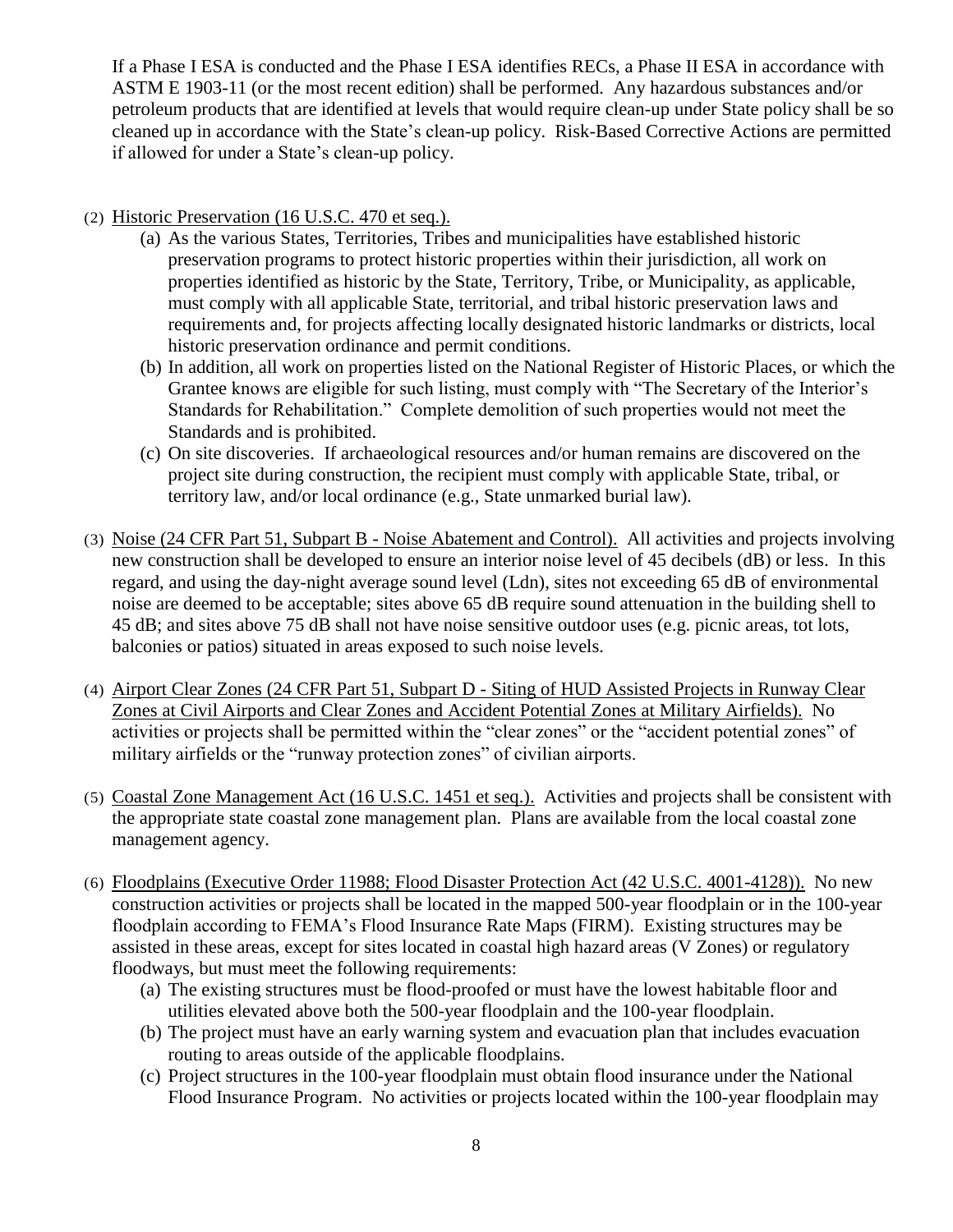be assisted in a community that is not participating in or has been suspended from the National Flood Insurance Program.

- (7) Wetlands (Executive Order 11990). No new construction shall be performed in wetlands. No rehabilitation of existing properties shall be allowed that expands the footprint such that additional wetlands are destroyed. New construction includes draining, dredging, channelizing, filling, diking, impounding, and related grading activities. The term wetlands is intended to be consistent with the definition used by the U.S. Fish and Wildlife Service in Classification of Wetlands and Deep Water Habitats of the United States (Cowardin, et al., 1977). This definition includes those wetland areas separated from their natural supply of water as a result of activities such as the construction of structural flood protection methods or solid-fill road beds and activities such as mineral extraction and navigation improvements.
- (8) Siting of Projects Activities Near Hazardous Operations Handling Conventional Fuels or Chemicals of an Explosive or Flammable Nature (24 CFR Part 51, Subpart C). Unshielded or unprotected new construction sites shall be allowed only if they meet the standards of blast overpressure (0.5psi – buildings and outdoor unprotected facilities) and thermal radiation (450 BTU/ft2 -hr – people, 10,000 BTU/ft2-hr – buildings) from facilities that store, handle, or process substances of explosive or fire prone nature in stationary, above ground tanks/containers.
- (9) Endangered Species Act of 1973 (16 U.S.C. 1531 et seq.). New construction shall not be permitted that would result in a taking of endangered plant or animal species as listed under the Endangered Species Act of 1973. Taking includes not only direct harm and killing but also modification of habitat. Maps for listed species and geographic habitat by state can be found at: [http://ecos.fws.gov/tess\\_public/StateListing.do?state=all.](http://ecos.fws.gov/tess_public/StateListing.do?state=all)
- (10)Farmland Protection (7 USC 4201 et seq.). New construction shall not result in the conversion of unique, prime, or otherwise productive agricultural properties to urban uses.
- (11) Sole Source Aquifers (Section 1424(e) of the Safe Drinking Water Act of 1974 (42 U.S.C. 201, 300 et seq., and 21 U.S.C. 349)). Any new construction activities and projects located in federally designated sole source aquifer areas (SSAs) shall require consultation and review with the U.S. Environmental Protection Agency (USEPA). Information regarding location and geographic coverage of the 73 federally designated SSAs can be found at:

[http://water.epa.gov/infrastructure/drinkingwater/sourcewater/protection/solesourceaquifer.cfm.](http://water.epa.gov/infrastructure/drinkingwater/sourcewater/protection/solesourceaquifer.cfm)

#### **§ PRA.216 Coastal Barrier Resources Act.**

The Grantee must adhere to the Coastal Barrier Resources Act which prohibits activities or projects in Coastal Barrier Resource System (CBRS) units. CBRS units are mapped and available from the Fish and Wildlife Service at: [http://www.fws.gov/CBRA/.](http://www.fws.gov/CBRA/)

#### **§ PRA.217 Lead Based Paint.**

The Lead Safe Housing Rule (specifically 24 CFR 35, subparts B, H and R) applies to project based rental assistance of pre-1978 housing for persons with disabilities when a child of less than 6 years of age resides or is expected to reside in such housing. For Eligible Multifamily Properties in which such units will receive an annual average of more than \$5,000 of project-based rental assistance in any year, a lead risk assessment, followed by interim controls of any lead-based paint hazards identified must be conducted, and a reevaluation must be conducted every two years during the assistance period. For properties in which such assistance is less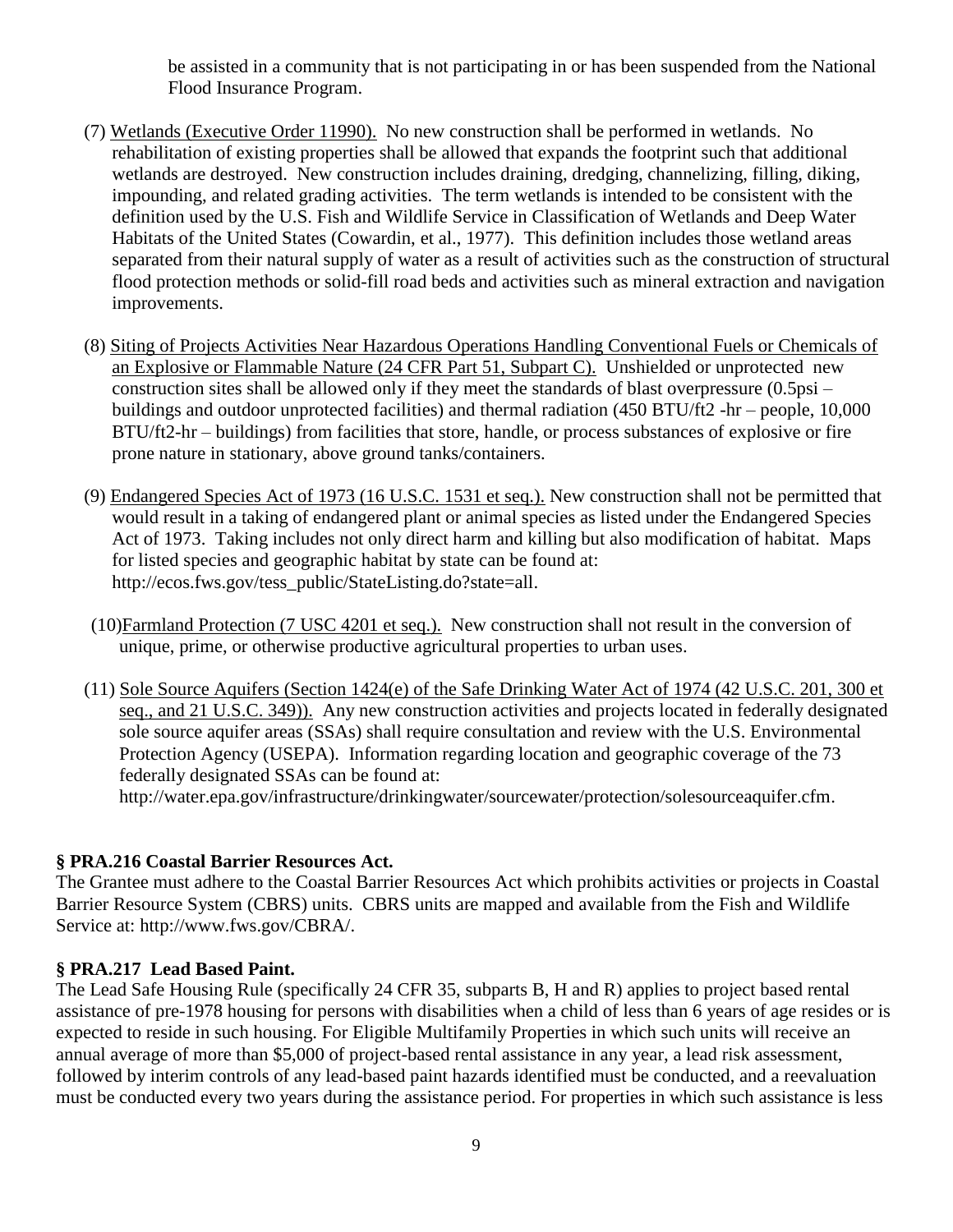than or equal to \$5,000, a visual assessment for deteriorated paint must be conducted during the initial and periodic inspections, followed by paint stabilization of any deteriorated paint identified. The Environmental Protection Agency's Renovation, Repair and Painting (RRP) Rule also applies to such target housing when renovation, repair or painting work is conducted; among other requirements, the work, using lead-safe work practices, must be a conducted or supervised by certified lead renovator working for a certified lead renovation firm when the amount of work exceeds the RRP Rule's minor repair and maintenance area threshold. See 40 CFR 745.

### **§ PRA.218 Program Income.**

Grantee must have sufficient knowledge and experience to identify and account for program income as defined in 24 CFR part 85. All program income including interest earned on any award supported activity (if it generates program income it has to be accounted for whether it is paid to a Grantee or is used for a program purpose without passing back to the Grantee) is subject to the terms and conditions of the Cooperative Agreement and such U.S. Treasury rules as may apply. More specifically, Grantee must document receipt of program income and how the funds were used.

### **§ PRA.219 Procurement of Recovered Materials.**

State agencies and agencies of a political subdivision of a state that are using assistance under a HUD program NOFA for procurement, and any person contracting with such an agency with respect to work performed under an assisted contract, must comply with the requirements of Section 6002 of the Solid Waste Disposal Act, as amended by the Resource Conservation and Recovery Act.

In accordance with Section 6002, these agencies and persons must procure items designated in guidelines of the Environmental Protection Agency (EPA) at 40 CFR part 247 that contain the highest percentage of recovered materials practicable, consistent with maintaining a satisfactory level of competition, where the purchase price of the item exceeds \$10,000 or the value of the quantity acquired in the preceding fiscal year exceeded \$10,000; must procure solid waste management services in a manner that maximizes energy and resource recovery; and must have established an affirmative procurement program for procurement of recovered materials identified in the EPA guidelines.

# **§ PRA.220 HUD's Electronic Line of Credit Control System.**

Grantee must be eligible to acquire rights and access under HUD's Electronic Line of Credit Control System and/ or other database system approved by HUD.

# **§ PRA.221 Tenant Rental Assistance Certification System (TRACS).**

Grantee must use software that has the capability to receive tenant's certification and recertification data (form HUD 50059) and voucher data (form HUD 52670) electronically from owners. The Grantee must have the capability to transmit HUD 50059 data to HUD TRACS Tenant System and HUD 52670 data to HUD TRACS Voucher/Payment System, and to receive return messages transmitted from TRACS.

#### **§ PRA.222 Uniform Administrative Requirements.**

All States, Territories, Urban Counties, and Metropolitan cities receiving funds under this NOFA shall be subject to the requirements of 24 CFR part 85. Non-profit subgrantee shall be subject to the requirements of 24 CFR part 84. Administrative requirements covered by Parts 84 and 85 include, but are not limited to: financial management system standards, payment standards, allowable costs, non-Federal audit, supplies and procurement.

#### **§ PRA.223 Grantee duty to ensure Owner requirements are satisfied**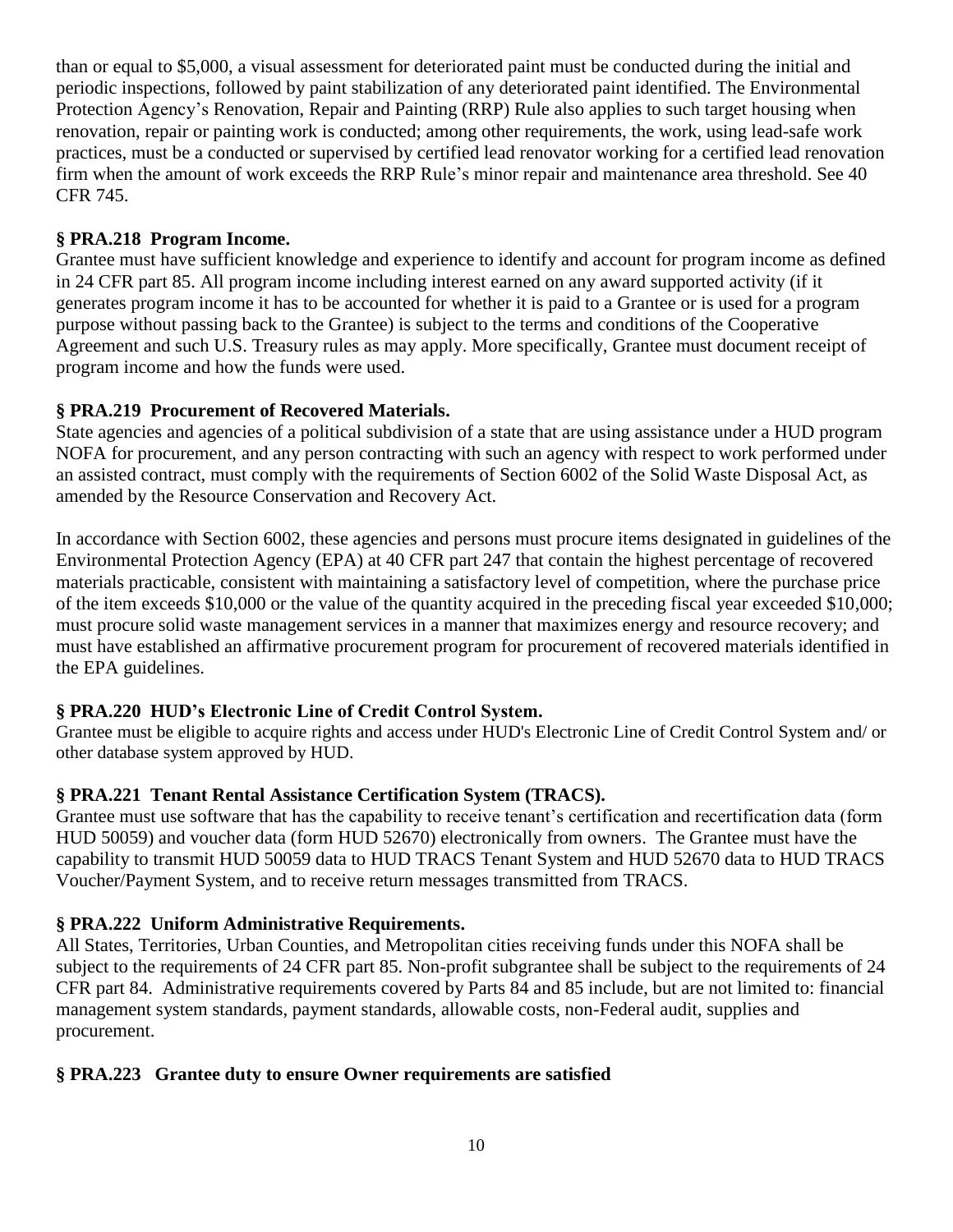Grantee is responsible for ensuring all Owner requirements as may be stated in the 811 PRA statutory authority, the NOFA, the Cooperative Agreement, including specific Owner requirements under the Program Guidelines, Rental Assistance Contract and Use Agreement are met at all times. Grantee agrees to monitor Owners in accordance with all applicable contractual and HUD statutory requirements and pursue corrective action or pursue legal remedies against the Owner where appropriate.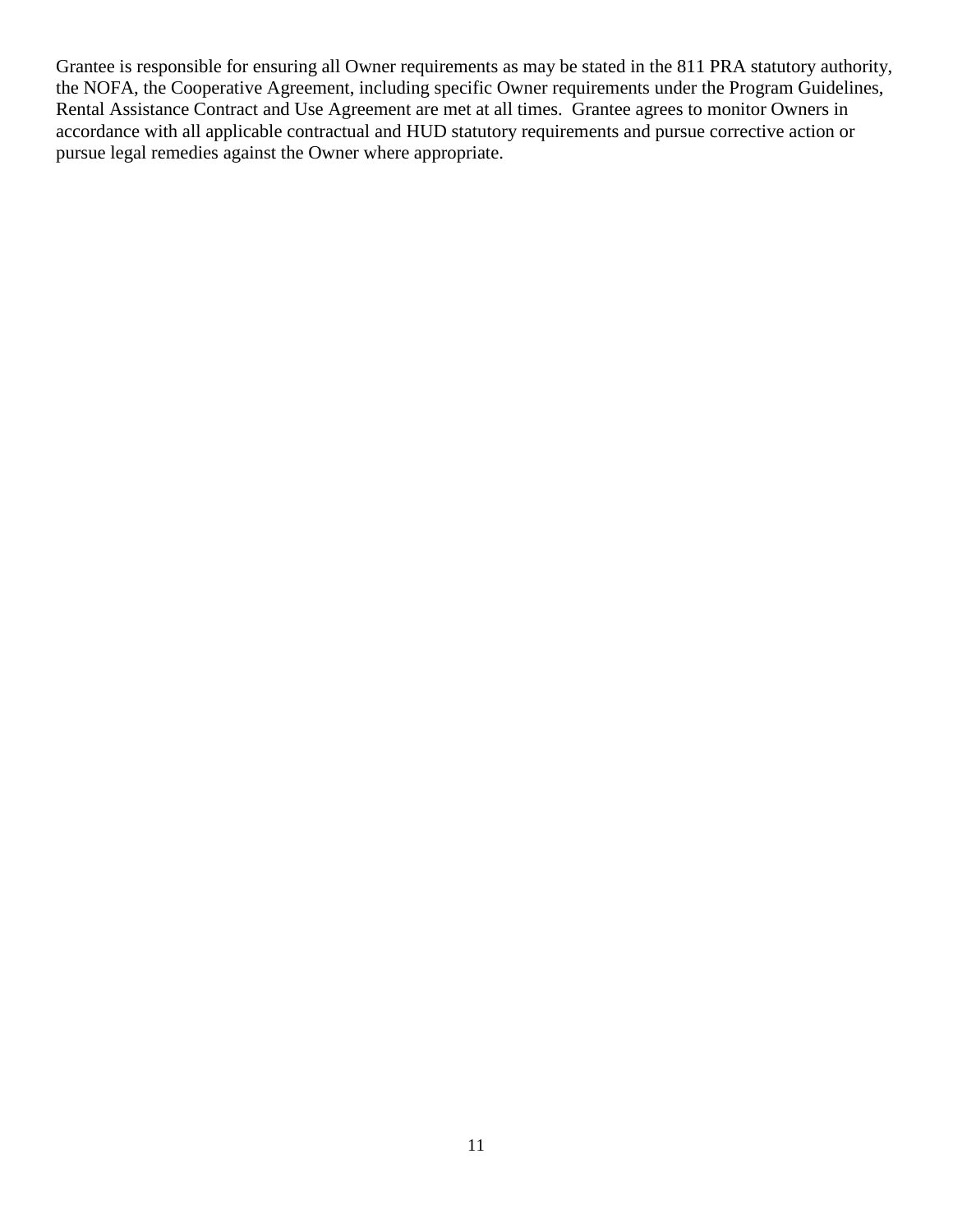# **Part C—Rental Assistance Contract**

# **§ PRA.301 The Rental Assistance Contract (RAC).**

- (a) *Rental Assistance Contract (RAC).* The RAC (HUD-92235-PRA and HUD-92237-PRA, in the form prescribed by HUD, sets forth rights and duties of the Owner and the Grantee with respect to the Eligible Multifamily Property and the Assisted Units. In the event another entity is designated by the Grantee to administer the RAC, the Grantee remains responsible for enforcing all provisions of the RAC.
- (b) *Rental assistance payments to Owners under the RAC.* The Rental Assistance Payments are made monthly by the Grantee upon proper requisition by the Owner. The rental assistance payments made under the RAC are:
	- (1) Payments to the Owner to assist Eligible Tenant residing in Eligible Multifamily Properties and
	- (2) Payments to the Owner for vacant Assisted Units ("vacancy payments") if the conditions specified in HUD administrative guidance are satisfied.
- (c) *Amount of Rental Assistance Payments to Owner.* 
	- (1) The amount of the Rental Assistance Payment made to the Owner of an Assisted Unit being leased by the Eligible Tenant is the difference between the contract rent for the unit and the tenant rent owed by the Eligible Tenant as determined in accordance with applicable administrative and regulatory requirements.
	- (2) If the Grantee program includes vacancy payments, a Rental Assistance Payment may be made to the Owner for a vacant Assisted Unit that may not exceed 80 percent of the contract rent for up to 60 days of vacancy, subject to the conditions as may be imposed by HUD administrative guidance. If the Owner collects any tenant rent or other amount for this period which, when added to this vacancy payment, exceeds the contract rent, the excess must be repaid as HUD directs.

(d) *Payment of utility reimbursement.* Where applicable, the Owner will pay a utility reimbursement in accordance with 24 C.F.R. § 5.632.

# § **PRA.302 Term of the RAC.**

The term of the RAC shall be for no less than twenty years and subject to appropriations. The RAC may be renewed based upon the applicable requirements as established by HUD and appropriations.

# **§ PRA.303 Leasing to Eligible Tenants.**

(a) *Availability of Assisted Units for Eligible Tenant in the Target Population.*

During the term of the RAC, Owner shall make available for occupancy by Eligible Tenants in the Target Population the total number of Assisted Units committed under the RAC. For purposes of this section, making units available for occupancy by Eligible Families means that the owner:

- (1) Has leased or is making good faith efforts to lease the units to Eligible Tenants, in the Target Population including informing the Grantee or their designee of a vacancy and holding the unit open for a reasonable period of time; and
- (2) Has not rejected any such applicant family except for reasons permitted under the RAC, the Project Rental Assistance Program Guidelines or the Grantee-approved tenant selection plan for the PRA units.. Failure on the part of the Owner to comply with this requirement is a violation of the RAC and grounds for all available legal remedies, including specific performance of the RAC, suspension or debarment from HUD programs, and reduction of the number of Assisted Units under the RAC.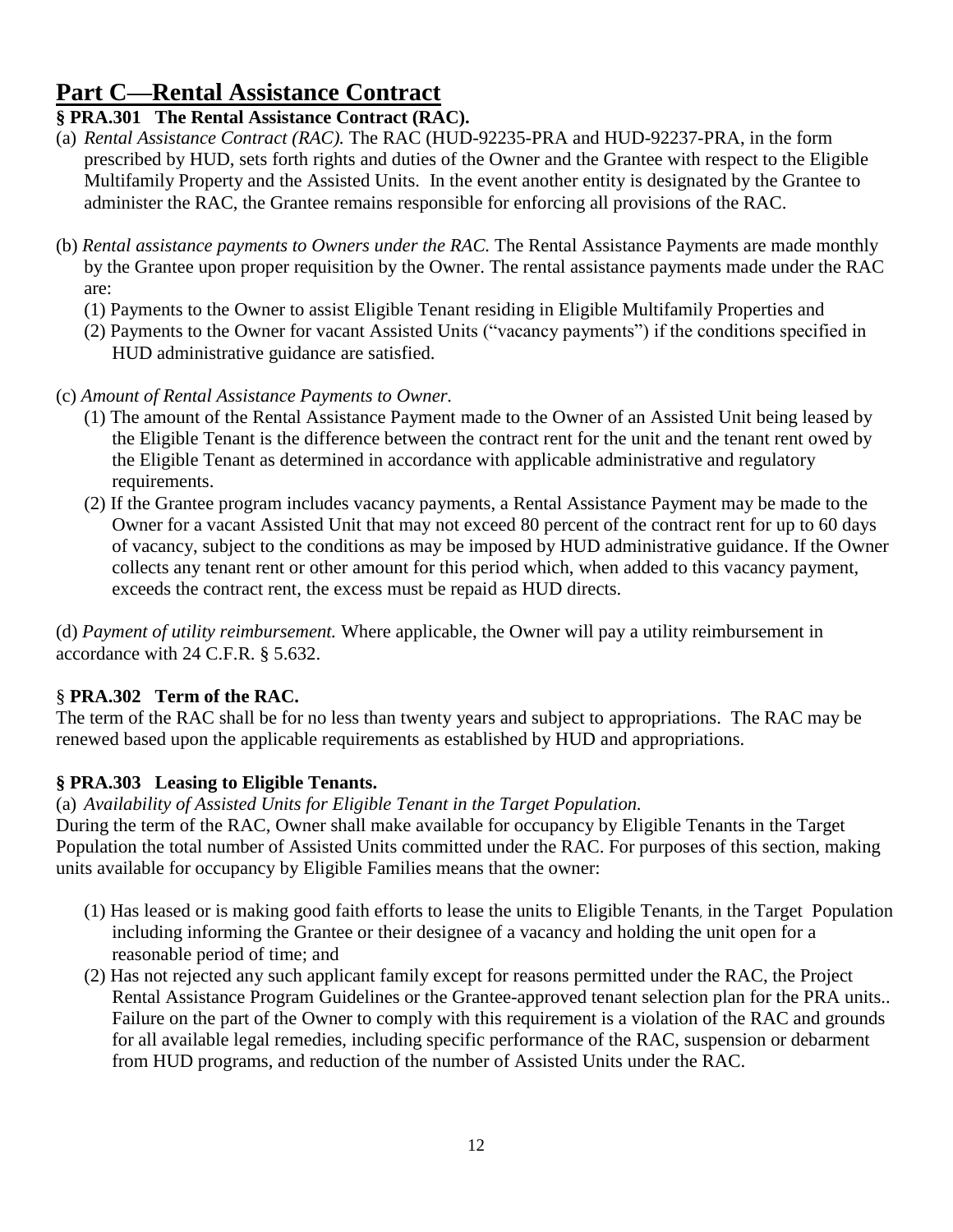(b) *Reduction of number of Assisted Units covered by RAC.* The Grantee may reduce the number of Assisted Units covered by the RAC if:

- (1) The Owner fails to comply with the requirements of paragraph (a) of this section; or
- (2)Grantee determines that the inability to lease Assisted Units to Eligible Families is not a temporary problem.
- (c) *Increase in number of Assisted Units covered by RAC.* The Grantee may increase the number of the Assisted Units covered by the RAC if:
	- (1) The program funding amount with the increased number of assisted units does not exceed the maximum amount of grant funds awarded in Exhibit 4 of the Cooperative Agreement; and
	- (2) The owner complies with § PRA.305.

(d) *Protections for Victims of Domestic Violence, Dating Violence, Sexual Assault, or Stalking.* Subpart L of 24 CFR part 5 shall apply to the Assisted Units in Eligible Multifamily Properties.

### **§ PRA.304 Supportive Services.**

Eligible Tenant's participation in supportive services is voluntary and cannot be required as a condition of admission or occupancy.

### **§ PRA.305 Limitations on Assisted Units.**

(a) Eligible Multifamily Properties may only receive Rental Assistance Payments if the housing assisted does not currently have an existing use restriction for persons with disabilities. Units receiving any form of federal or state project-based rental assistance for a period of 6 months or longer are ineligible to receive Rental Assistance Payments, unless such payments are being used to support other units in the building without such restrictions. Existing units receiving any form of long-term operating housing subsidy within a six-month period prior to receiving Rental Assistance Payments, such as assistance under Section 8, are ineligible to receive this assistance.

(b) Units with use agreements requiring housing for persons 62 or older are not be eligible to receive Project Rental Assistance Payments.

(c) No more than twenty five percent of the total units in Eligible Multifamily Properties can: (1) be provided Rental Assistance Payments; (2) be restricted to supportive housing for persons with disabilities; or 3) have any occupancy preference for Persons with Disabilities.

(d) These units must be dispersed throughout the property and must not be segregated to one area of a building (such as on a particular floor or part of a floor in a building or in certain sections within a project). Owners will designate the number of units to be set-aside as Assisted Units but the types (*e.g*., accessible) and the specific units numbers (*e.g*., units 101, 201, etc.) will be flexible depending on the needs of the program and the availability of the units in the property.

# **§ PRA.306 Grantee Program Administration***.*

The Grantee is responsible for the overall management of the award and administration of the Section 811 PRA Demo funds awarded by HUD. Grantees may contract with third party entities to manage all or a portion of the rent administration requirements as outlined in Section XIV to a Grantee with the approval from HUD. Grantee however remains responsible and liable for enforcing all provisions of the RAC and the Cooperative Agreement.

# **§ PRA.307 Housing Standards for Assisted Units.**

Eligible Multifamily Properties with Assisted Units must comply with:

(a) Applicable State and local laws, codes, ordinances and regulations.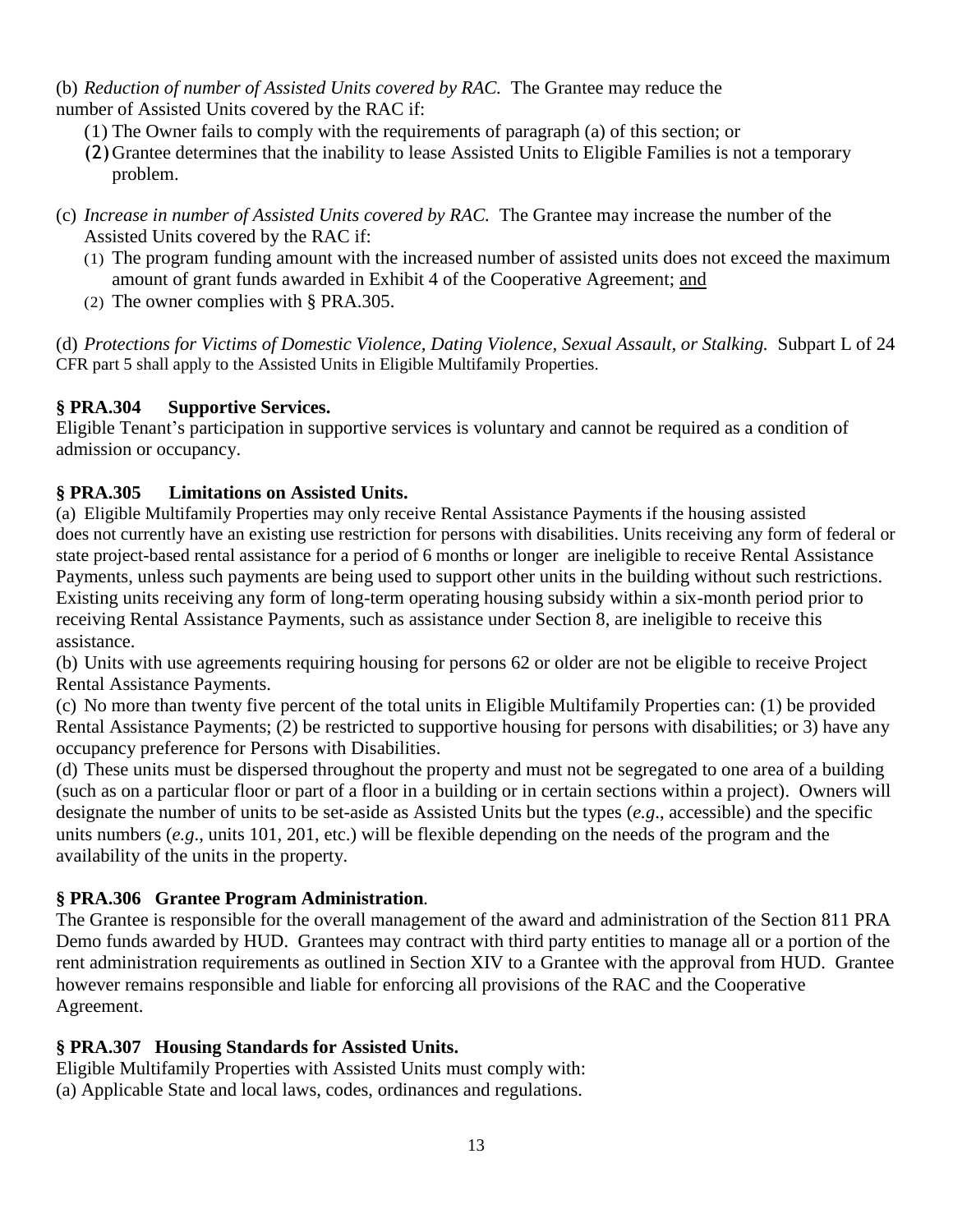#### (b) *Smoke detectors* —

- (1) *Performance requirement.* After October 30, 1992, each dwelling unit must include at least one batteryoperated or hard-wired smoke detector, in proper working condition, on each level of the unit. If the unit is occupied by hearing-impaired persons, smoke detectors must have an alarm system, designed for hearing-impaired persons, in each bedroom occupied by a hearing-impaired person.
- (2) *Acceptability criteria.* The smoke detector must be located, to the extent practicable, in a hallway adjacent to a bedroom, unless the unit is occupied by a hearing-impaired person, in which case each bedroom occupied by a hearing-impaired person must have an alarm system connected to the smoke detector installed in the hallway.

(c) Assisted Units must meet minimum Uniform Physical Condition Standards as more fully described in 24 C.F.R. 5.703.

(d) Accessibility requirements in accordance with the Fair Housing Act and implementing regulations at 24 CFR part 100, Section 504 of the Rehabilitation Act of 1973 and implementing regulations at 24 CFR part 8 and as applicable, Titles II and III of the Americans with Disabilities Act and implementing regulations at 28 CFR parts 35 and 36, respectively.

### **§ PRA.308 Default by Owner.**

The RAC will provide:

(a) That if the Grantee determines that the Owner is in default, the Grantee will notify the Owner of the actions required to be taken to cure the default and of the remedies to be applied by the Grantee, including specific performance under the RAC, reduction or suspension of rental assistance payments and recovery of overpayments, where appropriate; and

(b) That if the owner fails to cure the default, the Grantee has the right to terminate the RAC or take other corrective action.

# **§ PRA.309 Default by Grantee.**

*Rights of HUD if the Grantee defaults under RAC.* The RAC will provide that, in the event of failure of the Grantee to comply with the RAC, the Owner will have the right, if he is not in default, to demand that HUD investigate. HUD will give the Grantee a reasonable opportunity to take corrective action. If HUD determines that a substantial default exists and the Grantee is unwilling or unable to cure, HUD may, at its discretion, take all appropriate remedies under the Cooperative Agreement, including but not limited to assuming the Grantee's rights and obligations under the RAC.

# **§ PRA.310 Notice Upon Rental Assistance Contract Expiration.**

(a) The Owner will notify each Eligible Family in the Assisted Units, at least 90 days before the end of the RAC term, of any increase in the amount the family will be required to pay as rent which may occur as a result of its expiration. If the Contract is to be renewed but with a reduction in the number of units covered by it, this notice shall be given to each Eligible Family who will no longer be assisted under the Contract.

- (b) The notice provided for in paragraph (a) of this section shall be accomplished by:
	- (1) Sending a letter by first class mail, properly stamped and addressed, to the Eligible Family at its address at the project, with a proper return address; and
	- (2) Serving a copy of the notice on any adult person answering the door at the leased dwelling unit, placing the notice under or through the door, if possible, or else by affixing the notice to the door. Service shall not be considered to be effective until both required notices have been accomplished. The date on which the notice shall be considered to be received by the Eligible Family shall be the date on which the owner mails the first class letter provided for in this paragraph, or the date on which the notice provided for in this paragraph is properly given, whichever is later.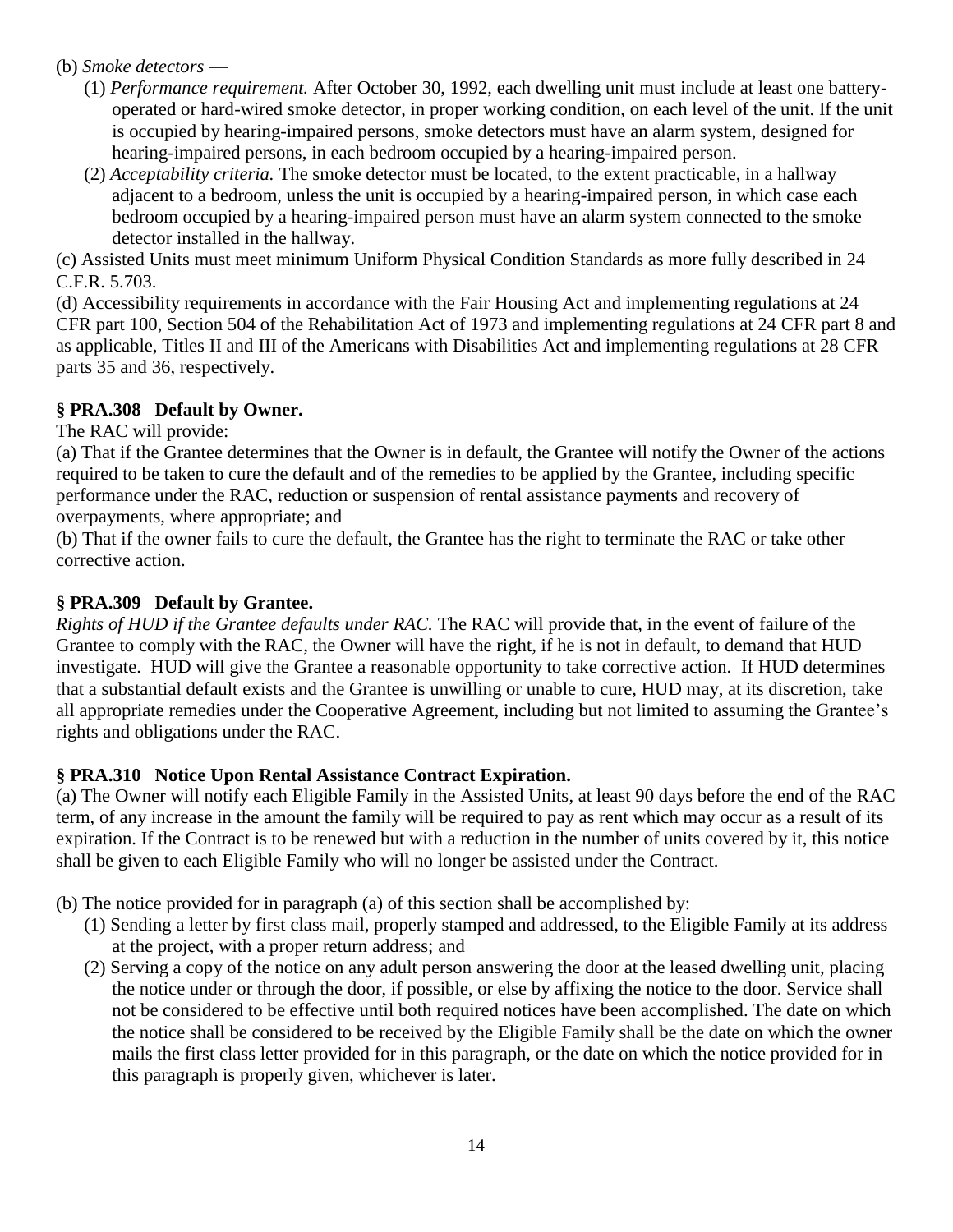(c) The notice shall advise each affected Eligible Family that, after the expiration date of the Contract, the Eligible Family will be required to bear the entire cost of the rent and that the owner will be free (to the extent the project is not otherwise regulated by HUD) to alter the rent without HUD or Grantee approval, but subject to any applicable requirements or restrictions under the lease (HUD-92236-PRA) or under State or local law. The notice shall also state:

- (1) The actual (if known) or the estimated rent which will be charged following the expiration of the Contract:
- (2) The difference between the rent and the Total Tenant Payment toward rent under the Contract; and
- (3) The date the Contract will expire.

(d) The owner shall give HUD a certification that families have been notified in accordance with this section with an example of the text of the notice attached.

# **§ PRA.311 Financing.**

(a) *Pledge of RAC.* An Owner may pledge, or offer as security for any loan or obligation the RAC, *provided* that such financing is in connection with an Eligible Multifamily Property with Assisted Units subject to these Program Guidelines and approved by Grantee. Any pledge of the RAC or payments there under, will be limited to the amounts payable under the RAC in accordance with its terms.

(b) *Foreclosure and other transfers.* In the event of foreclosure, assignment or sale in lieu of foreclosure, or other assignment or sale of the Eligible Multifamily Property, as may be approved by the Grantee:

(1) The RAC shall be transferred to the new Owner, and

(2) Rental Assistance Payments will continue uninterrupted in accordance with the terms of the RAC.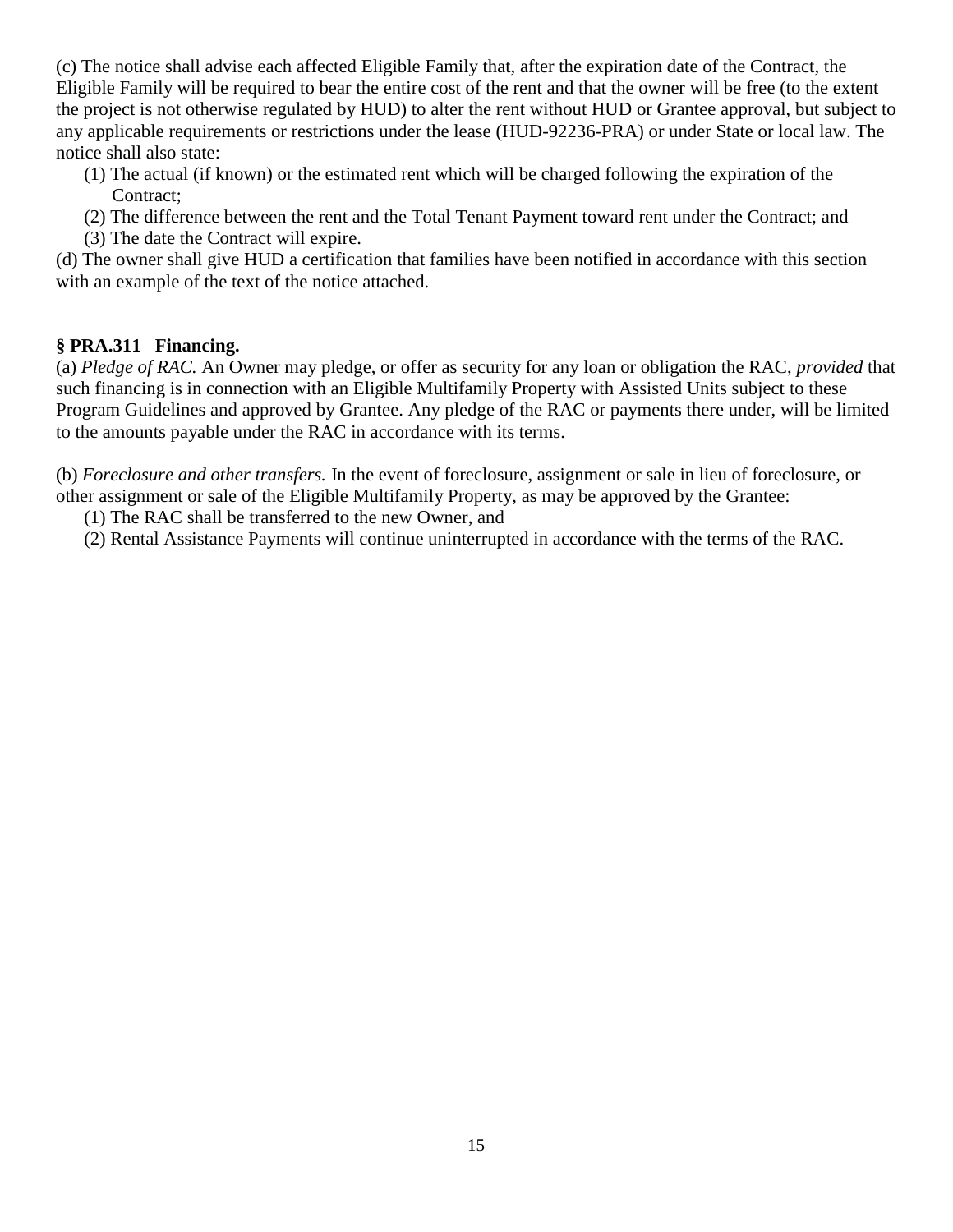# **Part D—Owner Requirements**

#### **§ PRA.401 Use Agreement.**

(a) Owners must agree to record a Use Agreement (HUD-92238-PRA) for not less than thirty years, in the form prescribed by HUD.

(b) During the Use Agreement period, Owners shall make the Grantee's approved number of Assisted Units available for occupancy to Eligible Families referred pursuant to the Inter-Agency Partnership Agreement.

### **§ PRA.402 Responsibilities of Owner.**

(a) *Marketing, Outreach and Referral* Marketing by the Owner, where applicable (as may be outlined in Grantee's Cooperative Agreement or Inter-Agency Partnership Agreement), must be done in accordance with the Grantee's Affirmative Fair Housing Marketing Plan (HUD-92243-PRA) and all HUD Fair Housing and Equal Opportunity requirements. The purpose of the Plan and requirements is to assure that Eligible Families in the same housing market area have an equal opportunity to apply and be selected for an Assisted Unit regardless of their race, color, national origin, religion, sex, disability or familial status.

(b) *Management and maintenance.* The Owner is responsible for all management functions, including screening of Eligible Applicants in accordance with the Grantee approved tenant selection plan, reexamination and verification of family income and composition, determination of family rent (total tenant payment, tenant rent and utility reimbursement), collection of rent, termination of tenancy and eviction, and performance of all repair and maintenance functions (including ordinary and extraordinary maintenance), and replacement of capital items. All functions must be performed in accordance with applicable nondiscrimination and equal opportunity requirements. Owner has tenant selection responsibilities apart from screening only as provided in the Inter-Agency Agreement.

(c) *Contracting for services.* The Owner may contract with a private or public entity (except the Grantee) for performance of the services or duties required in paragraphs (a) and (b) of this section. However, such an arrangement does not relieve the Owner of responsibility for these services and duties.

(d) *Submission of financial and operating statements.* The Grantee shall establish control measures with the Owner to meet the Grantee's financial requirements of submitting audited annual financial statements that comply with the requirements of OMB Circular A-133.

(e) *Use of project funds.* Rental Assistance Payments must be used for the benefit of the Assisted Units.

# **§ PRA.403 Selection and Admission of Eligible Tenants.**

- (a) *Application.* The Owner must accept referrals of Eligible Applicants from the Grantee or their designee for determining eligibility with the Owner's Grantee-approved tenant selection plan. Upon request of the Grantee or HUD, the Owner must furnish copies of all applications to HUD and/or the Grantee.
- (b) *Determination of eligibility and selection of Eligible Tenants.* The Owner is responsible for:
	- (1) obtaining and verifying information related to Social Security Numbers of Eligible Family members in accordance with 24 CFR part 5, subpart B. Owner shall refer to Handbook 4350.3 REV-1, chapters 3-3, B. and C., 3-9, and 3-11, and 3-31 for further guidance;
	- (2) obtaining and verifying income through the use of Enterprise Income Verification (EIV), pursuant to 24 C.F.R. 5.233(a)(2). Owner shall refer to Handbook 4350.3 REV-1, chapter 3-30 for further guidance;
	- (3) obtaining and verifying information related to income eligibility of Eligible Families in Assisted Units in accordance with 24 CFR part 5, subpart F. Owner shall refer to Handbook 4350.3 REV-1, chapter 3-30 for further guidance;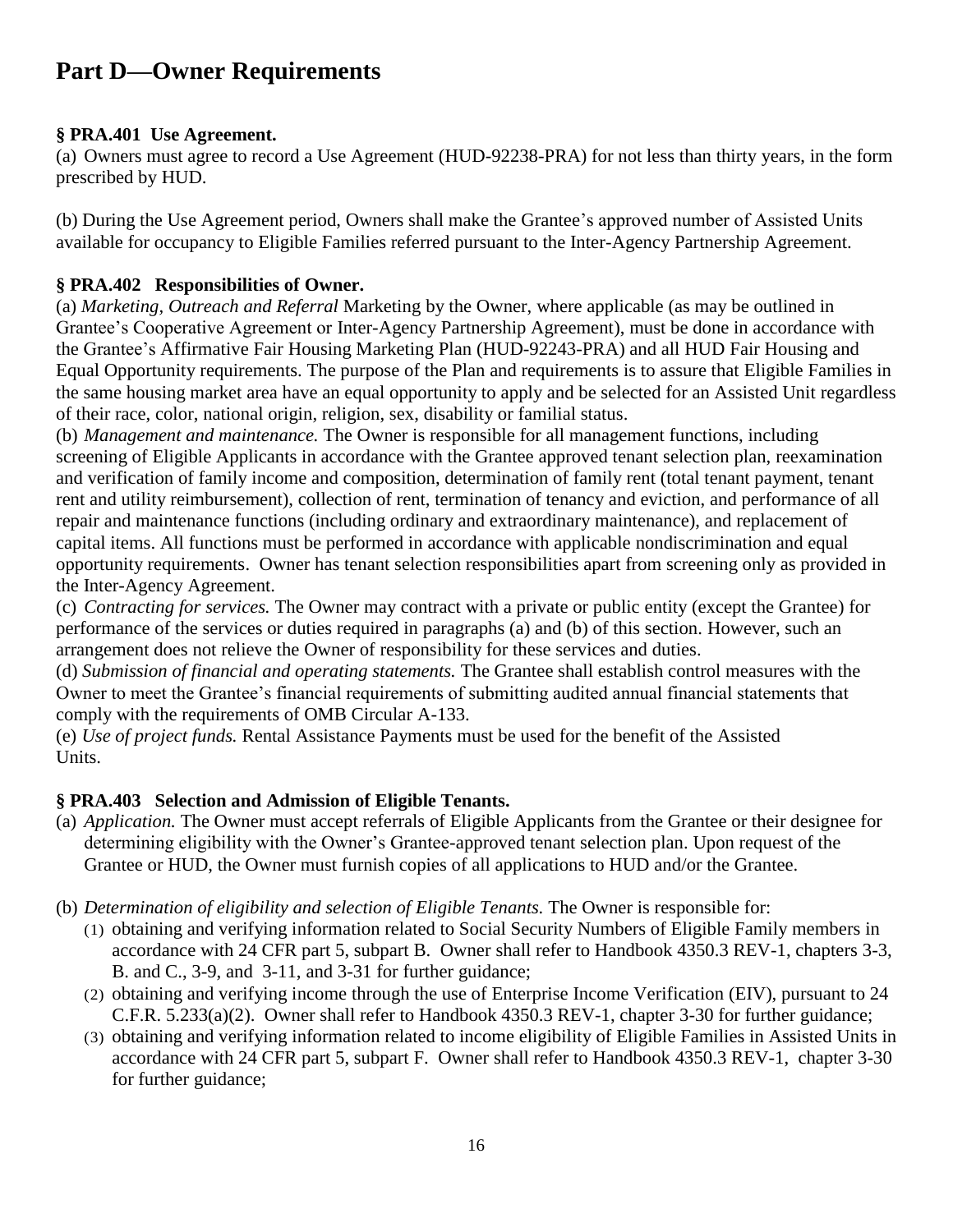- (4) preventing crime in the Assisted Units, including the denial of admission to persons engaged in criminal activity or has certain criminal histories, in accordance with 24 CFR part 5, subpart H. Owner shall refer to Handbook 4350.3 REV-1, chapter 4-27, E. for further guidance.
- (5) complying with protections for victims of domestic violence, dating violence, sexual assault, or stalking, pursuant to 24 CFR part 5, subpart L; and
- (6) complying with all other applicable requirements, including but not limited to the RAC, Project Rental Assistance Program Guidelines, and any other HUD administrative requirements.

(c) If the Owner determines that an applicant is ineligible on the basis of income or family composition, or because of failure to meet the disclosure and verification requirements for Social Security Numbers (as provided by 24 CFR part 5), or because of failure by an applicant to sign and submit consent forms for the obtaining of wage and claim information from State Wage Information Collection Agencies (as provided by 24 CFR parts 5), or that the Owner is not selecting the applicant for other reasons, the Owner will promptly notify the applicant in writing of the determination and its reasons, and that the applicant has the right to meet with the Owner (or Owner's designee) and has the right to request a reasonable accommodation. The applicant may also exercise other rights if the applicant believes that he or she is being discriminated against on the basis of race, color, national origin, religion, sex, disability or familial status. Records on applicants and approved Eligible Families, which provide racial, ethnic, gender and place of previous residency data required by HUD, must be maintained and retained for three years. Owner shall refer to Handbook 4350.3 REV-1, chapter 4-9 for further guidance on rejecting applicants and denial of rental assistance.

#### **§ PRA.404 Overcrowded and Under Occupied Units.**

If the Owner determines that because of change in family size an Assisted Unit is smaller than appropriate for the eligible family to which it is leased, or that the unit is larger than appropriate, the Owner shall refer to the Grantee's written policies regarding family size, unit transfers and waitlist management. Rental Assistance Payments with respect to the assisted unit will not be reduced or terminated until the eligible family has been transferred to an appropriate size assisted unit. The Grantee should be notified of any changes in family size.

#### **§ PRA.405 Uniform Physical Conditions Standards.**

Owners of Eligible Multifamily Properties with regard to the Assisted Units and related facilities shall comply with the Physical Condition Standards and Inspection Requirements of 24 CFR part 5, Subpart G, including any changes in the regulation and related Directives. In addition, the Owner shall comply with HUD's Physical Condition Standards of Multifamily Properties of 24 CFR part 200, Subpart P, including any changes in the regulation and related Directives.

#### **§ PRA.406 Reviews During Management Period.**

(a) Prior to occupancy of any Assisted Unit by an Eligible Family, the Eligible Family must be given the opportunity to be present for the move-in unit inspection. The inspection of the Assisted Unit would be completed by both the Owner and the Eligible Family and both shall certify, on a form prescribed or approved by the Grantee, that they have inspected the Assisted Unit and have determined it to be Decent, Safe, and Sanitary in accordance with the criteria provided in the form. The Owner shall keep a copy of this inspection and make part of the lease as an attachment to the lease. If the Eligible Family waives the right to this inspection, a form prescribed or approved by the Grantee would be signed by the Eligible Family indicating they have waived this right.

(b) The Owner shall perform unit inspections of the Assisted Units on at least an annual basis to determine whether the appliances and equipment in the unit are functioning properly and to access whether a component needs to be repaired or replaced. This will ensure that the Owner is meeting its obligation to maintain the Assisted Units in Decent, Safe, and Sanitary condition.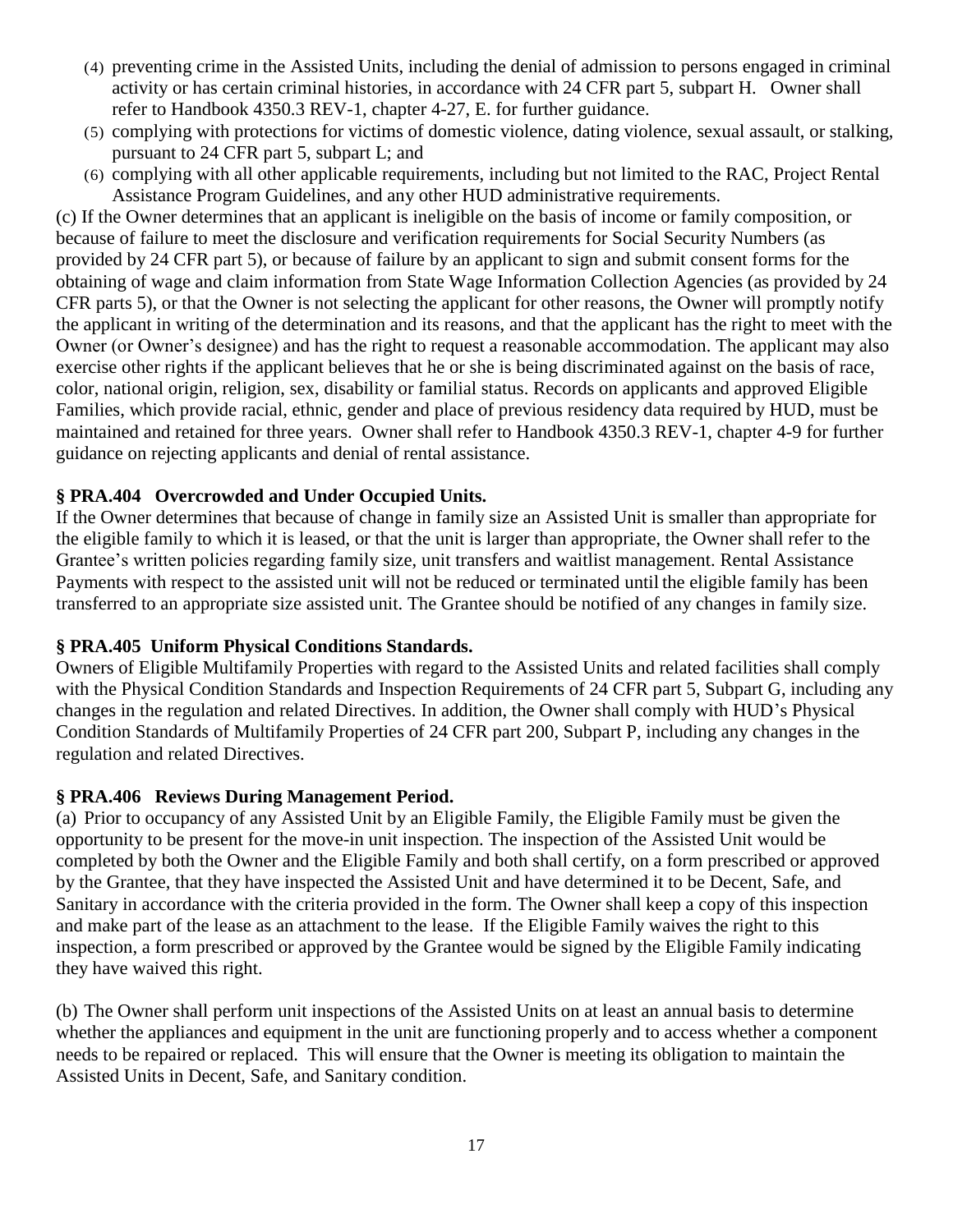(c) In addition to annual Owner inspections described in paragraph b above, after the effective date of the RAC, a physical inspection pursuant to Uniform Physical Condition Standards (UPCS) must also be performed of the Assisted Units and related facilities at a frequency that conforms to the property's other existing federal or state housing programs, but at least every 3 years, and at such other times as may be necessary. If multiple federal or state housing programs are layered at the property, the frequency of the physical inspection shall be determined by the most stringent UPCS standard, with a minimum of every 3 years.

- (d) In addition:
	- (1) HUD may review the Grantee's records as related to the RAC at least annually to determine whether the Grantee is in compliance with the RAC;
	- (2) HUD may independently inspect project operations and Assisted Units at any time with reasonable notice prior to inspection; and
	- (3) Equal Opportunity reviews may be conducted by HUD at any time.

### **§ PRA.407 Barrier Free/Accessibility Requirements for Units, Buildings, and Facilities, Including Public and Common Use Areas.**

Owners must meet accessibility requirements of Section 504 of the Rehabilitation Act of 1973 and implementing regulations at 24 CFR part 8 and as applicable, Title III of the Americans with Disabilities Act and implementing regulations at 28 CFR part 36. Covered multifamily dwellings as defined in 24 CFR part 100 must also meet the design and construction requirements of the Fair Housing Act. 24 CFR part 100. However, Assisted Units can consist of a mix of accessible units for those persons with physical disabilities and nonaccessible units for those persons without physical disabilities.

### **§ PRA.408 Compliance with Fair Housing and Civil Rights Laws**

Owners must comply with all applicable fair housing and civil rights requirements in 24 CFR 5.105(a), including, but not limited to, the Fair Housing Act; Title VI of the Civil Rights Act of 1964; Section 504 of the Rehabilitation Act of 1973; Title III of the Americans with Disabilities Act; and Section 109 of the Housing and Community Development Act of 1974. Owners must also comply with HUD's Equal Access to Housing in HUD Programs Regardless of Sexual Orientation or Gender Identity requirements. See HUD's Equal Access rules at 24 C.F.R. §§ 5.100, 5.105(a)(2), 5.403 and HUD's final rule published in the *Federal Register* at 77 Fed. Reg. 5662, "Equal Access to Housing in HUD Programs Regardless of Sexual Orientation or Gender Identity."

If the Owner is in a state or jurisdiction that has also passed a law or laws proscribing discrimination in housing based upon sexual orientation or gender identity, or a law or laws proscribing discrimination in housing based on lawful source of income, the Owner must comply with those laws of the states or localities in which the programs or activities are conducted.

#### **§ PRA.409 Tenant Organization Rights**

Owner shall not impede the reasonable efforts of tenants of the Assisted Units to organize pursuant to 24 CFR part 245, or any successor regulations of 24 CFR part 245, or unreasonably withhold the use of any community room or other available space appropriate for meetings which is part of the mortgaged property when requested by: (i) a resident tenant organization in connection with the representational purposes of the organization; or (ii) tenants seeking to organize or to consider collectively any matter pertaining to the operation of the mortgaged property.

#### **§ PRA.410 Effective Communications**

Owners must ensure that all communications are provided in a manner that is effective for persons with hearing, visual, and other communications-related disabilities consistent with Section 504 of the Rehabilitation Act of 1973 (see 24 CFR § 8.6) and, as applicable, the Americans with Disabilities Act.

#### **§ PRA.411 Executive Order 13166**